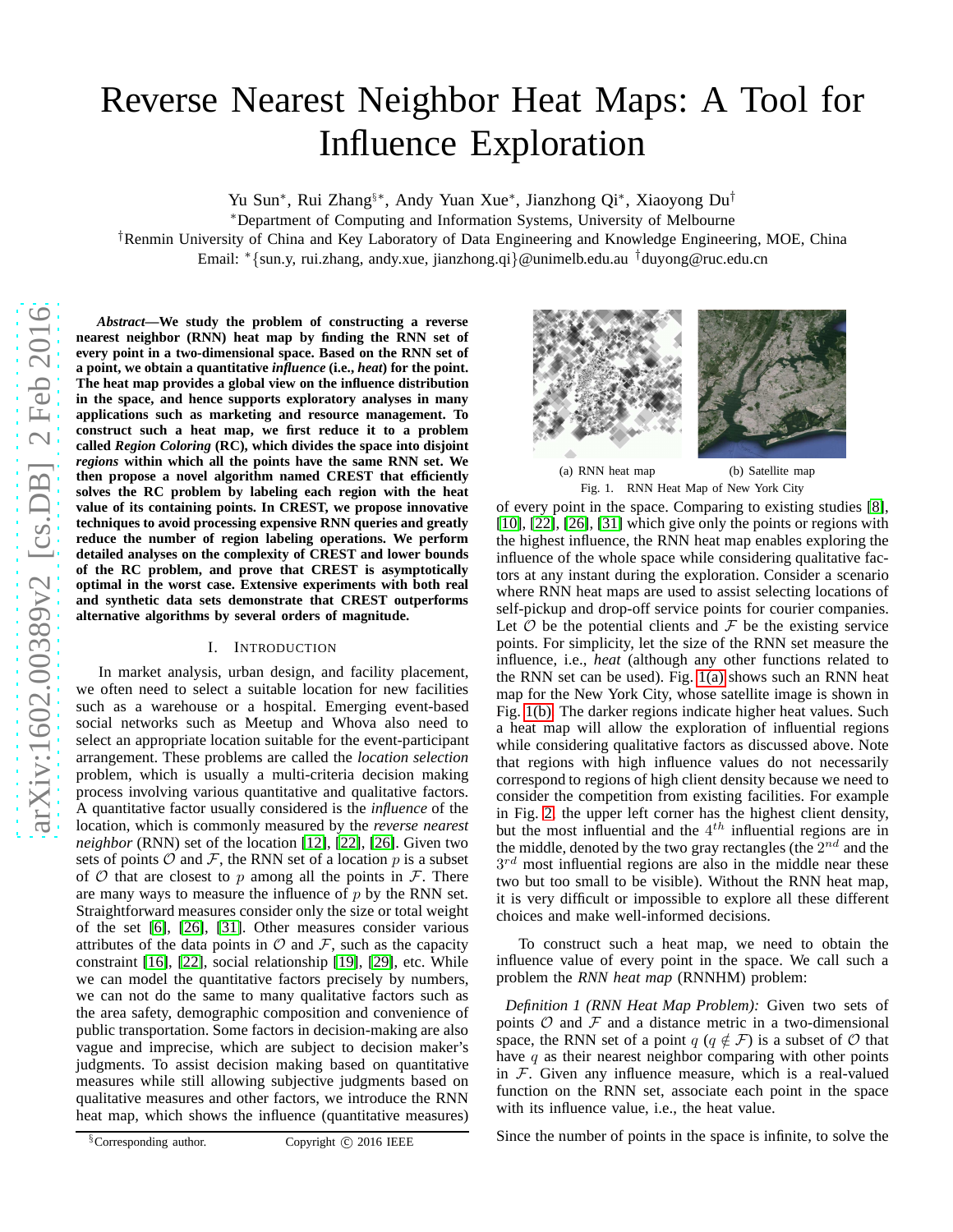<span id="page-1-1"></span>

<span id="page-1-0"></span>RNNHM problem, we first reduce it to a problem called *Region Coloring* (RC), which divides the space into disjoint *regions*, within which all the points have the same RNN set (detailed in Section [III\)](#page-2-0). We use Fig. [3\(a\)](#page-1-1) to illustrate the RC problem with  $L_{\infty}$ . For simplicity and ease of presentation, we will first discuss how to obtain such regions and compute their influence values with the  $L_{\infty}$  metric, and then extend the techniques to  $L_1$  and  $L_2$  metrics. In Fig. [3\(a\),](#page-1-1) let  $\mathcal{O} = \{o_1, o_2, o_3, o_4\},\$ represented by the black dots, and  $\mathcal{F} = \{f_1, f_2\}$ , represented by the small red squares. For each point  $o$  in  $O$ , we draw a "circle" called the *NN-circle* with o being the center and the distance to  $o$ 's nearest neighbor (NN) being the radius, which is a square with the  $L_{\infty}$  metric. The NN-circles partition the space into separate regions. It can be proved that all the points in such a region have the same RNN set. The RC problem is to obtain the influence of each such region in the space.

Note that if we measure the influence simply by the size of the RNN set, we can build the heat map by a *superimposition* of the NN-circles, i.e., overlap/overlay of translucent NNcircles as shown in Fig. [3\(b\).](#page-1-2) A darker region suggests more NN-circles overlapping there and hence a higher influence. However, for a more generic influence measure than the size (or a weighted sum of the RNNs), the heat map can not be achieved by such a simple superimposition. For example, consider a taxi-sharing scenario [\[14\]](#page-11-10) where the heat map assists taxi drivers to decide the next pick-up locations. In Fig. [3\(a\),](#page-1-1) let  $O$  be potential passengers, e.g., users of taxi booking apps, and  $F$  be taxis. Assume that taxi drivers make more profits when taking together multiple passengers whose destinations are close, say within one kilometer. Let the data points  $o_1$ ,  $o_2$ , and  $o_4$  connected by an edge denote such passengers. Under such setting, the influence of a location becomes the number of connected passengers in the RNN set. We build the heat map as shown in Fig. [3\(c\).](#page-1-3) We can see that there is only one darkest region, which has an influence value of 3.0 since its RNN set is  $\{o_1, o_2, o_4\}$  and there are three edges connecting  $o_1$ ,  $o_2$  and  $o_4$ . In comparison, the superimposition as shown in Fig. [3\(b\)](#page-1-2) creates two darkest regions, both have an influence value of 3.0, one with the RNN set  $\{o_1, o_3, o_4\}$  and the other  ${o_1, o_2, o_4}$ . Under the measure that favors connected data points, the RNN set  $\{o_1, o_3, o_4\}$  only has an influence value of 1.0, which is not a good choice for picking up passengers. Another example is that in the previous courier company scenario, all the service points have a capacity limit (e.g., the storage space). Taking these attributes into account, the influence of a location will depend not only on the size of the RNN set but also on its serving capacity<sup>[1](#page-1-4)</sup>. The superimposition will not be able to handle such influence measures.

<span id="page-1-3"></span><span id="page-1-2"></span>Besides not being able to compute the RNN heat map for generic influence measures, a superimposition also cannot support interactive post-processing operations such as selectively showing regions with heat values above a threshold or regions having the top- $k$  heat values, whereas these operations can be easily applied as post-processing of our proposed techniques, which aim to obtain the RNN set of every region in the space.

In this paper, we investigate algorithms to efficiently solve the RNN heat map problem. In some applications such as taxi-sharing, the heat map may change as clients move around and need to be recomputed frequently. Therefore, an efficient algorithm to the RNNHM problem is crucial. A straightforward approach such as employing a grid to divide the space and then using the cells to fit the regions has difficulties in finding the right granularity and suffers from low efficiency. When the influence measure involves a large amount of attributes such as the capacities of taxis and connections of clients, it can also be very expensive to compute [\[22\]](#page-11-1). To overcome these challenges, we propose an innovative algorithm named CREST (**C**onstructing **R**NN h**E**at map with the **S**weep line s**T**rategy) which efficiently solves the RNNHM problem. Through a detailed analysis, we prove that CREST is asymptotically optimal in the worst case. CREST is also generic in the sense that it applies to any influence measure computable from RNN sets and can easily support interactive post-processing operations as described above. The main contributions of this paper are summarized as follows.

- We propose the RNN heat map problem, which computes a heat map showing the distribution of RNNbased scores to support effective exploratory analyses.
- We propose an innovative algorithm named CREST which efficiently solves the RNN heat map problem. The algorithm utilizes two novel techniques to respectively avoid processing any RNN queries and greatly reduce the times of influence computation.
- We carefully analyze the complexity of CREST and lower bounds of the RC problem, and prove that CREST is asymptotically optimal in the worst case.
- We also conduct extensive experiments with both real and synthetic data sets. The results confirm the superiority of CREST by showing that CREST outperforms alternative algorithms by several orders of magnitude.

The remainder of this paper is organized as follows. Section [II](#page-2-1) reviews related work. Section [III](#page-2-0) formalizes the problem. Section [IV](#page-3-0) discusses a baseline algorithm. Section [V](#page-4-0) describes the CREST algorithm. Section [VI](#page-7-0) analyzes the complexity. Section [VII](#page-8-0) extends CREST to other settings. Section [VIII](#page-9-0) shows the experiments and Section [IX](#page-11-11) concludes the paper.

<span id="page-1-4"></span><sup>&</sup>lt;sup>1</sup>The influence of a location p is computed by  $\sum_{f \in \mathcal{F} \cup \{p\}} \min\{c(f), |\mathcal{R}(f)|\}$ , where  $c(f)$  is the capacity and  $\mathcal{R}(f)$  the RNN set of f [\[22\]](#page-11-1).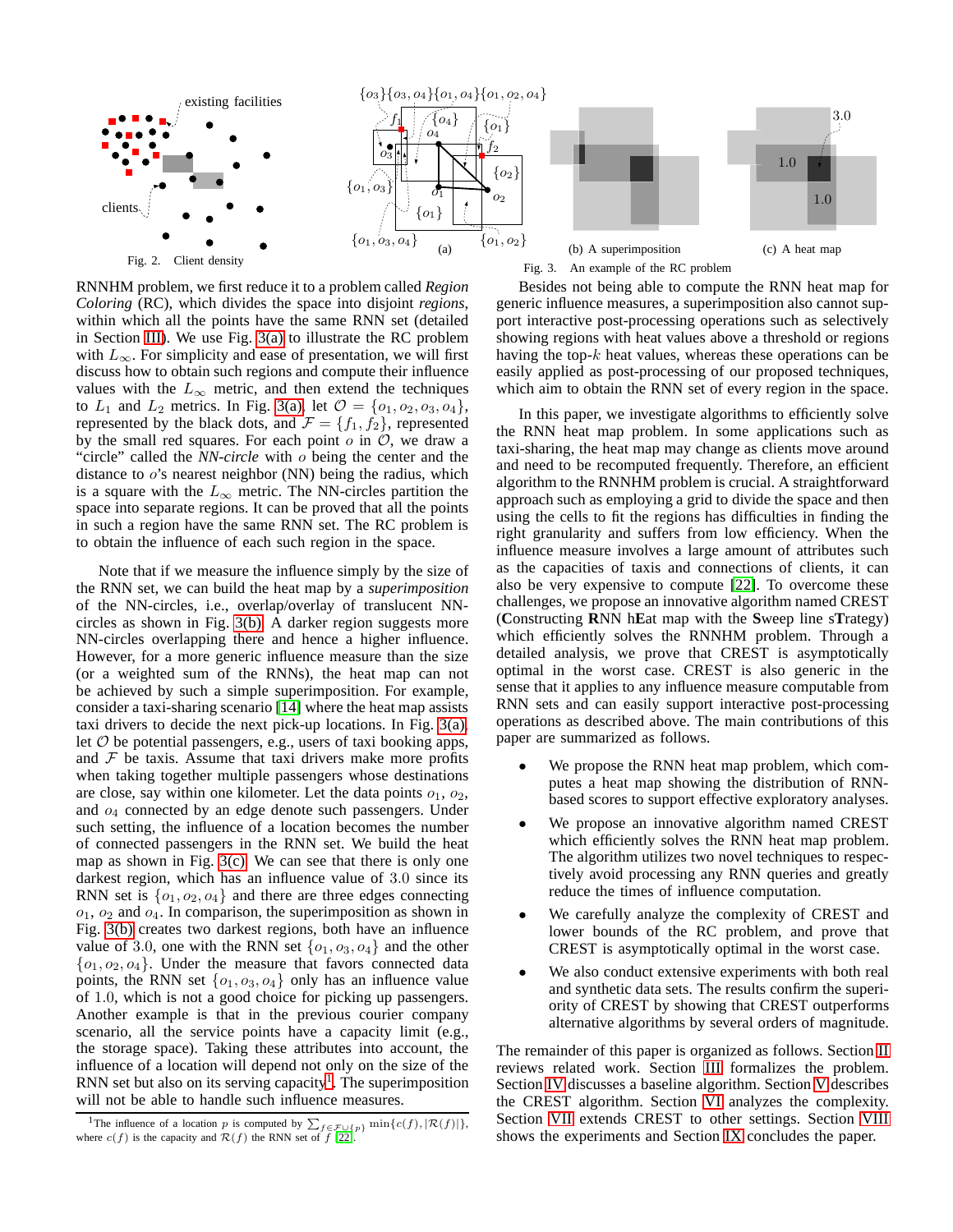# II. RELATED WORK

<span id="page-2-1"></span>**RNN Query**. The RNN query is introduced by Korn et al. [\[12\]](#page-11-0). Yang et al. [\[28\]](#page-11-12) proposed the Rdnn-tree (a variant of R-tree) to process the RNN query. Maheshwari et al. [\[15\]](#page-11-13) present a data structure for answering the monochromatic RNN query by utilizing a persistent search tree [\[18\]](#page-11-14). The structure first obtains the NN-circles enclosing a query point in the  $x$ dimension and then among these retrieved NN-circles locates the face (region) enclosing the point in the  $y$  dimension. These algorithms focus on computing the RNN set of a single query point. None of them directly applies to the RNNHM problem. In the RNNHM problem, the aim is to compute the RNN set for every point in the space all at the same time, and the challenge is to avoid the expensive RNN computation. The All Nearest Neighbor (ANN) [\[7\]](#page-11-15) operation takes as input two discrete and finite sets of points and computes for each point in the first set the NN in the second set. For the RNNHM problem, however, we need to obtain RNN sets for essentially infinite points in a continuous space. Therefore, the techniques for ANN do not apply.

**Influence Measures based on RNN Sets**. Various influence measures based on the RNN set have been studied. Korn et al. [\[12\]](#page-11-0) propose to use the size (or sum of weights) of RNN sets as the influence value. To find the optimal points whose RNN sets are of the maximum size (influence), Cabello et al. [\[6\]](#page-11-3) propose the maximization problem MaxCov and they solve the problem by finding the depth of an arrangement of disks. Wong et al. [\[26\]](#page-11-2) solve MaxCov by the devised MaxOverlap algorithm. Huang et al. [\[11\]](#page-11-16) and Xia et al. [\[27\]](#page-11-17) investigate finding such points in a given set. Sun et al. [\[21\]](#page-11-18), [\[22\]](#page-11-1), [\[23\]](#page-11-19) additionally consider the capacity constraints of such points and study how to achieve a global influence maximization instead of a local maximization. Qi et al. [\[17\]](#page-11-20) define the influence based on the average distance between a point and its RNNs. As RNNHM applies to a general measure, the RNNHM problem can be viewed as a generalized version of the above problems and therefore the solution of RNNHM can be adapted to solve these problems. However, their solutions do not apply to RNNHM, since the special properties exploited in these problems do not present in RNNHM.

**RNN Variations**. RNNHM is a variant of the RNN query. There are also many other studies on variations of the RNN query. For instance, Lu et al. [\[13\]](#page-11-21) investigate reverse spatial and textual nearest neighbor queries, in which both location and textual descriptions are considered in the distance metric. Similarly, Sun et al. [\[24\]](#page-11-22) consider temporal aggregates of location-based social network check-ins in the distance metric. Zhang et al. [\[30\]](#page-11-23) design indexes utilizing modern memory hierarchies to speed up such query processing. Ali et al. [\[1\]](#page-11-24) study approaches to continuous retrieval of the query objects. She et al. [\[19\]](#page-11-6), [\[20\]](#page-11-25) devise algorithms to arrange social events to proper users using RNN sets. These problems are quite different from RNNHM and the proposed algorithms cannot be adapted to solve the RNNHM problem.

**Sweep Line Strategy**. The sweep line strategy is a quite generic approach to handling geometric objects. The Bentley– Ottmann (BO) algorithm uses this strategy to compute intersections of line segments [\[4\]](#page-11-26) or rectangles [\[5\]](#page-11-27). The BO algorithm and the proposed CREST algorithm compute very different problems and are different in many aspects. i) BO computes only pairwise intersections of line segments or rectangles, while CREST computes the overlaps and relative complements of multiple circles, squares, and axis-aligned line segments, which are much more challenging. ii) In order to efficiently compute the RNN sets, besides the line status, CREST need to memorize the RNN sets of previous events. This requires a delicate design to minimize the overhead and achieve optimal performance. BO does not have such optimization.

## III. PROBLEM FORMULATION

<span id="page-2-0"></span>We first introduce basic concepts in Section [III-A](#page-2-2) and then reduce RNNHM to the Region Coloring (RC) problem in Section [III-B.](#page-3-1) Frequently used symbols are listed in Table [I.](#page-2-3)

<span id="page-2-3"></span>

| <b>FREQUENTLY USED SYMBOLS</b>             |                                                    |  |  |
|--------------------------------------------|----------------------------------------------------|--|--|
| Symbol                                     | Meaning                                            |  |  |
| Ω                                          | the set of clients                                 |  |  |
| $\mathcal{F}$                              | the set of facilities                              |  |  |
| $\boldsymbol{n}$                           | the number of data points in $\mathcal O$          |  |  |
| $\mathcal{C}(o_i)$                         | the NN-circle of $o_i \in \mathcal{O}$             |  |  |
| $x_i$ (resp. $y_i$ )                       | the left (resp. lower) side of $\mathcal{C}(o_i)$  |  |  |
| $\overline{x_i}$ (resp. $\overline{y_i}$ ) | the right (resp. upper) side of $\mathcal{C}(o_i)$ |  |  |
| $e_l$                                      | the <i>l</i> -th event                             |  |  |
| $x_l$                                      | the <i>x</i> -coordinate of $e_l$                  |  |  |
| I(l)                                       | the line status between $e_{l-1}$ and $e_l$        |  |  |
| $y_t$                                      | the t-th element in a line status                  |  |  |
| $\langle y_{t-1}, y_t \rangle$             | two consecutive elements in a line status          |  |  |
| $r_l^t$                                    | the rectangle $[x_{l-1}, x_l, y_{t-1}, y_t]$       |  |  |
|                                            | the RNN set of an object                           |  |  |

### TABLE I FREQUENTLY USED SYMBOLS

## <span id="page-2-2"></span>*A. Preliminaries*

We consider two types of RNN queries: the bichromatic and monochromatic RNN queries. In the former type, the data points and their NNs belong to two different sets  $\mathcal O$  and  $\mathcal F$ . In the latter type, they are from the same set, i.e.,  $\mathcal{O} = \mathcal{F}$ . Let  $d(p, q)$  be the distance between two points p and q. We consider three different distance metrics:  $L_{\infty}$ ,  $L_1$ , and  $L_2$ . We start with solving the bichromatic RNNs with  $L_{\infty}$  metric because the bichromatic type is generic and  $L_{\infty}$  is simpler.

**RNN Query**. In bichromatic RNNs, we are given two sets  $\mathcal O$  and  $\mathcal F$ . The set  $\mathcal O$  can be considered as (the locations of) clients while  $F$  as (the locations of) facilities. The clients find their NNs from the facility set. The RNN set of a point  $f$  in F, denoted by  $\mathcal{R}(f)$ , consists of the points in O that have f as their NN, i.e.,

$$
\mathcal{R}(f) = \{ o \in \mathcal{O} \mid \forall f' \in \mathcal{F} : d(o, f) \leq d(o, f') \}.
$$

For a point q not in F, we obtain its RNN set  $\mathcal{R}(q)$  by adding q into the facility set F and computing  $\mathcal{R}(q)$  as above.

**Nearest Neighbor Circle (NN-circle)**. An *NN-circle* of a point o, denoted by  $C(o)$ , is a circle with o being the center and the distance from  $o$  to its NN being the radius. With the  $L_{\infty}$  distance metric, the distance between two points is the maximum difference between their coordinates among all dimensions, i.e.,  $d(p,q) = \max\{|p_x - q_x|, |p_y - p_y|\}$  in a twodimensional space, where the subscripts denote the coordinates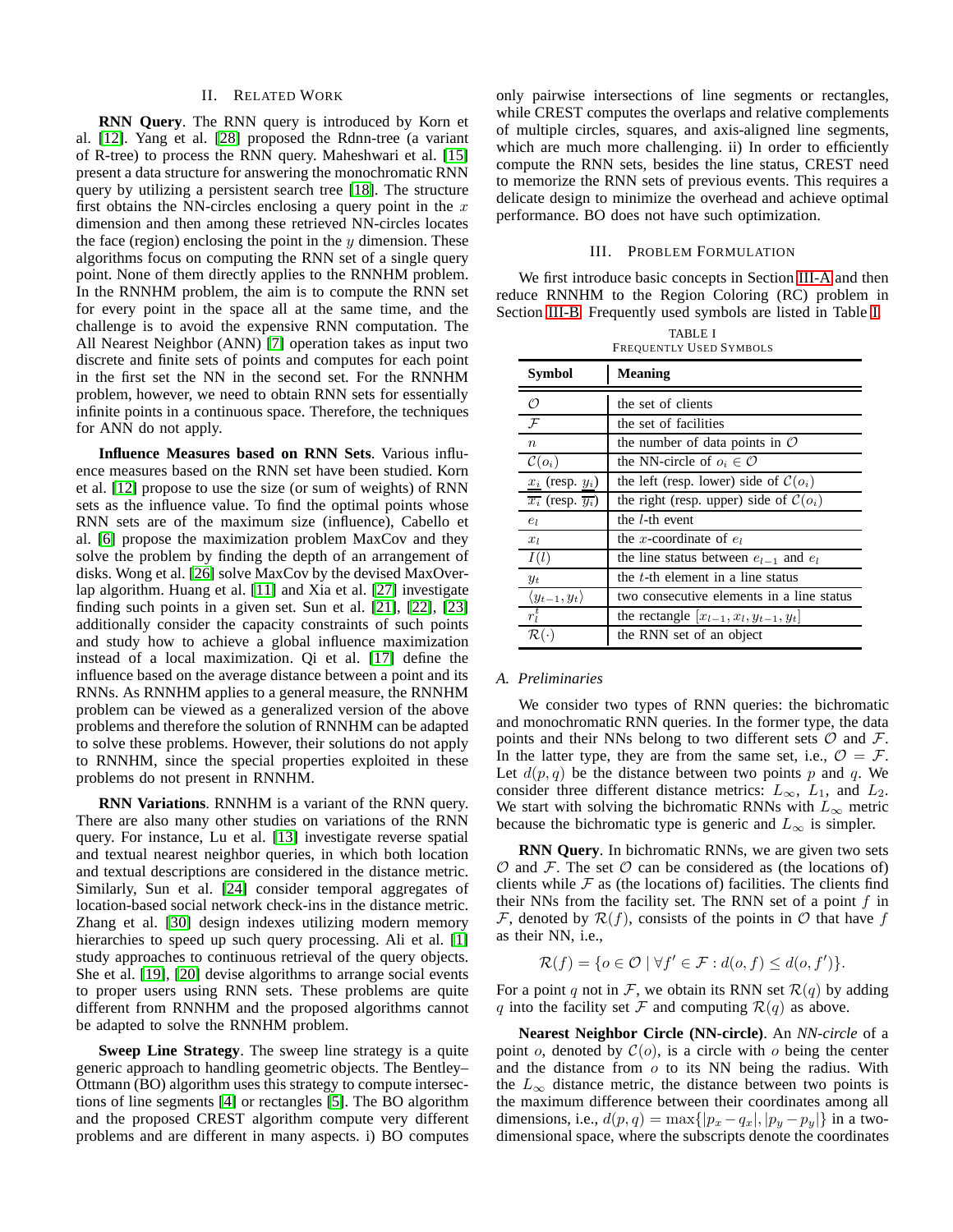

<span id="page-3-2"></span>in the  $x$  and  $y$  dimensions, respectively. Hence, NN-circles are of a square shape. (With  $L_1$  and  $L_2$ , the NN-circles are of diamond and circular shapes, respectively.) For example, in Fig. [4,](#page-3-2) set  $\mathcal O$  consists of two points  $o_1$  and  $o_2$ . Set  $\mathcal F$  consists of one point  $f_1$ . The NNs of  $o_1$  and  $o_2$  are both  $f_1$ . The NNcircles  $C(o_1)$  and  $C(o_2)$  are the two squares.

#### <span id="page-3-1"></span>*B. Problem Reduction*

Our goal is to draw the heat map of a given space based on the RNN sets of the points. In a continuous space, the number of points is infinite, which makes finding the RNN set of every point infeasible. To overcome this, we reduce RNNHM to an equivalent problem Region Coloring (RC), which divides the space into regions and "colors" (i.e., associates) every *region* with a "heat" (i.e., influence value). We divide the space using the NN-circles as follows. The *arrangement* (i.e., layout) of the NN-circles, as illustrated in Fig. [5,](#page-3-3) forms a planar graph, which also induces a *subdivision* of the space. We use the notions in planar graphs such as *vertices*, *edges* and *faces* (as illustrated in Fig. [5\)](#page-3-3) in the arrangement directly. In the arrangement, each face represents a unique *region*, which is a maximal connected subset of the space that does not contain a vertex or an edge (e.g., the gray region in Fig. [5\)](#page-3-3). In each region, all the points have the same RNN set. If two points of a region have different RNN sets, there must exist at least one NN-circle that one point lies inside but the other does not; this means one side of the NN-circle must *cut* the region, making it no longer a region by definition. The RNN set of each point in the region consists of the centers of the NN-circles that *enclose* the region. For example, in Fig. [5,](#page-3-3) points  $q_1$  and  $q_2$ lie in the region enclosed by NN-circles  $\mathcal{C}(o_1)$  and  $\mathcal{C}(o_2)$ , and they have the same RNN set  $\{o_1, o_2\}$ . For point  $q_3$ , its RNN set is  $\{o_1\}$ , which is different from that of  $q_1$  or  $q_2$ . Therefore,  $q_3$  must lie in a different region. Note that the opposite does not hold, i.e., different regions may have the same RNN set. We formalize the above facts with the following proposition.

*Proposition 1:* The points in the same region of the subdivision formed by the arrangement of the NN-circles have the same RNN set.

For RNNHM, each region can be used to represent all the points it contains. To associate each point with a heat, it suffices to color each region with the heat of the points it contains. Since the influence is computed straightforwardly based on the RNN set, in the following discussion, we do not distinguish the process of outputting the RNN set of a region and the process of computing and outputting the influence value. We will simply use the term "labeling a region" to denote the two processes. Assuming that the NN-circles are already precomputed (there are efficient algorithms to compute and maintain the NN-circles [\[12\]](#page-11-0)), we define the above region coloring problem as follows.



<span id="page-3-4"></span><span id="page-3-3"></span>*Definition 2 (Region Coloring):* Given a set of NN-circles, Region Coloring is to label each region in the arrangement of the NN-circles based on the RNN set of any point contained in the region.

### <span id="page-3-5"></span>IV. A BASELINE ALGORITHM

<span id="page-3-0"></span>A simple approach to the RC problem is to pick a point  $p$ inside each region, use a *point enclosure query* to obtain the NN-circles that enclose  $p$ , obtain the RNN set and label the region. However, picking a point in each region is an expensive operation. This is because it requires computing an exact representation of each region in the arrangement, which means every edge bounding a region needs to be computed (cf. Fig. [6\)](#page-3-4) and hence has a very high complexity  $(\mathcal{O}(n^2 \log n)$  [\[9\]](#page-11-28)). To avoid such complicated computations, we extend the sides of each NN-circle to let them span across the whole arrangement, as shown in Fig. [7.](#page-3-5) By doing so we form a grid over the arrangement, where each grid cell can be easily located. We scan the grid cells and compute the RNN set for the centroid of each cell, which solves the RC problem. An alternative way is to use a regular grid where each cell has the same size. However, it is difficult to determine a proper cell size to guarantee that each cell falls in exactly one region unless each point is treated as a cell, which again is impossible to compute. To efficiently compute the RNN set of a point, instead of checking each NN-circle to test whether it encloses a certain point, we build an index that supports point enclosure queries for the NN-circles. We use the *S-tree* [\[25\]](#page-11-29) for ease of analysis, although other spatial indexes such as the R-tree may be used.

**Algorithm Complexity.** Let  $n = |O|$  denote the number of NN-circles, and  $m$  denote the number of grid cells. There are at most  $2n$  extended sides vertically or horizontally, thus  $m = O((2n)^2) = O(n^2)$ . To obtain the grid cells, it takes  $O(2 \times 2n \log 2n) = O(n \log n)$  time to sort the sides. It then takes  $O(n \log^2 n)$  time to build an S-tree index and  $O(\log n +$  $\alpha$ ) time to process a point enclosure query [\[25\]](#page-11-29), where  $\alpha$  is the number of NN-circles returned. Let  $\lambda$  be the maximum size of the RNN sets in the arrangement. The time complexity of the baseline algorithm is  $O(n \log^2 n + m \log n + m\lambda)$ . Since we consider a general influence measure, which can be any function with any computational cost, in the analysis we only count the number of times of influence computation, i.e., m in the above complexity. We further derive a bound for  $m$  as follows. Let r be the number of regions formed by  $n$  NNcircles. It can be proved by *Euler characteristic* that r is between  $\Theta(n)$  and  $\Theta(n^2)$ . In particular, when the n NN-circles do not intersect with each other,  $r = n + 1 = \Theta(n)$ ; when the n NN-circles are placed as shown in Fig. [8,](#page-4-1) where they all have the same side length n and the  $i^{th}$  NN-circle is centered at point  $(i, i)$ ,  $r = n^2 - n + 2 = \Theta(n^2)$ . Since  $r \leq m$  and  $m = O(n^2)$ , we obtain  $\Theta(r) \le m \le \Theta(n^2)$ .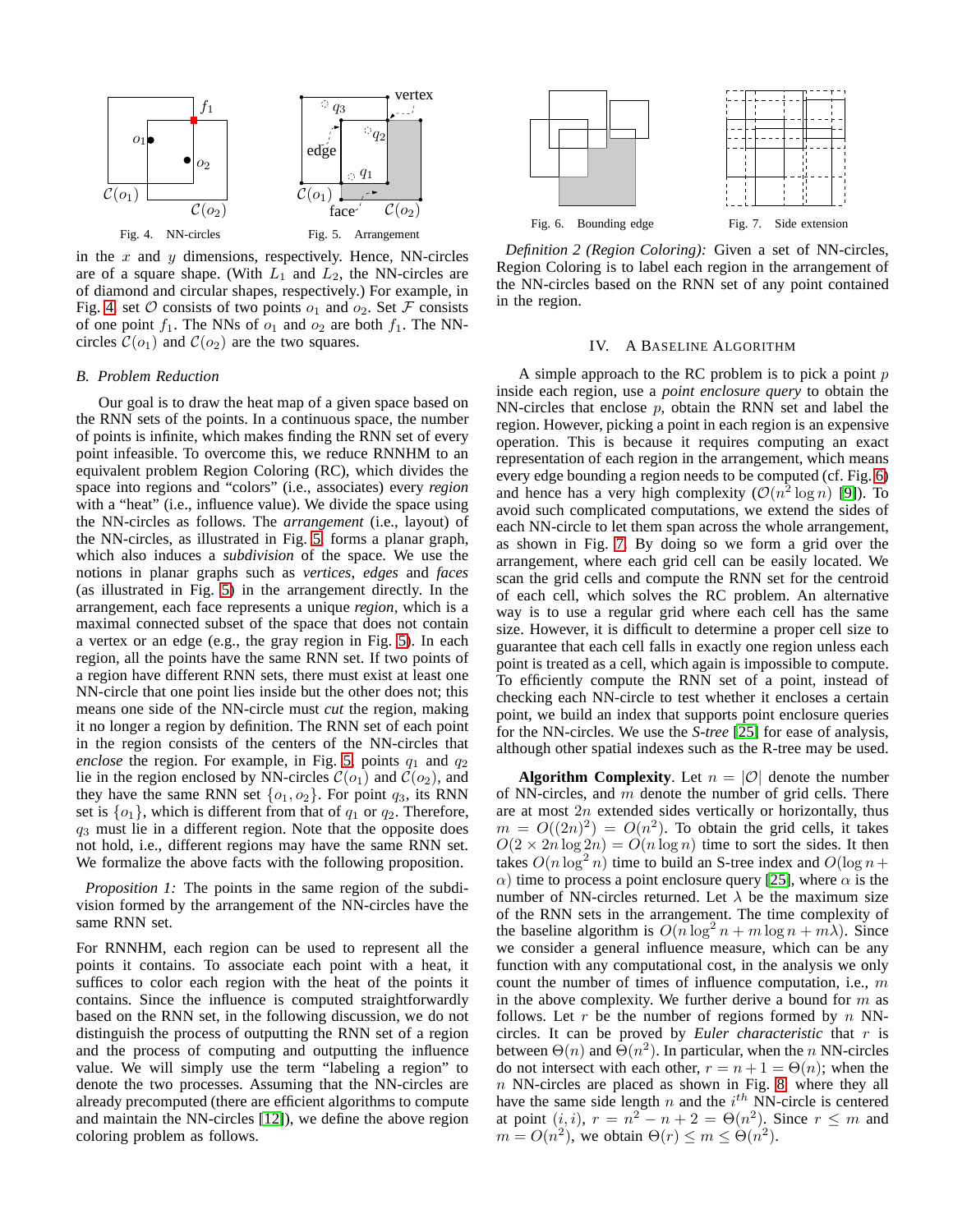

<span id="page-4-1"></span>The S-tree index for point enclosure queries occupies the most space, which is  $O(n \log^2 n)$  [\[25\]](#page-11-29). Thus, the space complexity is  $O(n \log^2 n)$ . We summarize the above analysis with the following theorem.

*Theorem 1:* The baseline algorithm for the RC problem stops in  $O(n \log^2 n + m \log n + m\lambda)$  time and uses  $O(n \log^2 n)$ space, where m is the number of grid cells and  $\lambda$  is the maximum size of the RNN sets.

**Limitations of the algorithm**. One drawback of the baseline algorithm is that it needs to process point enclosure queries, which is reflected in the  $n \log^2 n$  and  $m \log n$  terms in the time complexity. Another drawback is that it further divides the regions into multiple grid cells, which means a region in the original arrangement will be labeled multiple times. The number of these grid cells  $m$  may increase quadratically with the increase of *n* (closer to  $\Theta(n^2)$ ). A large *m* means we need to process a large number of point enclosure queries and label a large number of grid cells, which significantly deteriorates the efficiency. We aim to reduce  $m$  (the number of times of region labeling) to the number of regions in the arrangement, which is optimal in the RC problem. Therefore, we have two directions for improvements: (i) to avoid point enclosure queries, and (ii) to reduce the number of times region labeling. We present our CREST algorithm which achieves these two goals in the following section.

# V. THE CREST ALGORITHM

<span id="page-4-0"></span>We employ the classic *sweep line* strategy [\[4\]](#page-11-26), [\[9\]](#page-11-28) (cf. Section [II\)](#page-2-1) to avoid forming a large number of cells to be labeled as done by the grid dividing strategy. We let a line sweep from the left to the right of the space, and store information about the NN-circles that are currently *cut* by the sweep line. We call such information the *line status*, and say that an *event* is triggered when the line status changes. As illustrated in Fig. [10,](#page-4-2) we use the *distinct* vertical sides of the NN-circles as event points (i.e.,  $x_1, x_2, \ldots, x_9$ ), and the *sorted* horizontal sides of the NN-circles as the line status. Every pair of adjacent vertical sides and horizontal sides forms a *subregion* to be labeled. We notice that some of these subregions come from the same original region formed by the NN-circles, and hence do not require the RNN set and influence computations repetitively. We use the *change intervals* to avoid labeling such regions multiple times. We avoid the RNN computation with point enclosure queries by utilizing the fact that the RNN set of a region can be obtained efficiently by modifying the RNN sets of the adjacent regions. For example, in Fig. [9,](#page-4-3) if the RNN set of the lower region is  ${o_1, o_2}$  and the boundary between the two regions is formed by the upper and lower sides of  $\mathcal{C}(o_2)$  and  $\mathcal{C}(o_3)$ , denoted by  $\overline{y_2}$ and  $y_3$ , respectively, then we can immediately obtain the RNN set  $\{o_1, o_3\}$  of the upper region by removing  $o_2$  from  $\{o_1, o_2\}$ and then adding  $o_3$  to  $\{o_1\}$ . We call the already-computed



<span id="page-4-2"></span>Fig. 10. Example of events and line status

<span id="page-4-3"></span>RNN sets of adjacent regions the *base sets* and cache them for obtaining the RNN sets of newly swept regions. We also devise techniques to constrain the number of cached base sets. Powered by these techniques, we achieve a highly efficient algorithm to the RNNHM/RC problem, which is proved to be asymptotically optimal in many cases (cf. Section [VI\)](#page-7-0). Next we detailed these techniques.

# *A. Concepts and Notation*

**Events**. Let  $x_i$  (resp.  $y_i$ ) and  $\overline{x}_i$  (resp.  $\overline{y}_i$ ) be the x- (resp. y-) coordinates of the left and right (resp. lower and upper) sides of NN-circle  $\mathcal{C}(o_i)$ , respectively. The *distinct* x-coordinates of the vertical sides (of all the NN-circles) are stored in ascending order in a queue, which is called the *event queue* and denoted by  $Q_e$ . The elements in  $Q_e$  are called the *events* or *event points*. For convenience, we refer to the coordinates of the sides simply as sides when the context is clear. We denote the  $l^{th}$  event (i.e., the  $l^{th}$  ejected element from  $\mathcal{Q}_e$ ) by  $e_l$  and the x-coordinate of  $e_l$  by  $x_l$ . Note the difference between an event coordinate  $x_i$  and the side coordinates of  $\mathcal{C}(o_i)$  (i.e.,  $\overline{x}_i$  or  $x_i$ ). They may have an equal value, but different semantics.

**Line Statuses**. Let  $s_x$  be the x-coordinate of the sweep line. We say that the line *cuts* NN-circle  $C(o_i)$  if and only if  $s_x \in (\underline{x_i}, \overline{x_i}]$  (i.e., it is in the horizontal range of  $\mathcal{C}(o_i)$ ). By definition, the NN-circles that are cut by the line remain the same between two consecutive events (including their positions). Let  $\mathcal{C}(o_{l_1}), \mathcal{C}(o_{l_2}), \dots, \mathcal{C}(o_{l_{n(l)}})$  be the  $n(l)$  NNcircles cut by the line when it sweeps from  $e_{l-1}$  to  $e_l$ . We sort the horizontal sides (not only coordinates)  $y_{l_1}, \overline{y_{l_1}}, y_{l_2}, \overline{y_{l_2}}, \ldots$  $y_{l_{n(l)}}, \overline{y_{l_{n(l)}}}$  of these NN-circles in ascending order (ties are broken arbitrarily), and use the sorted list as the line status between events  $e_{l-1}$  and  $e_l$ , which is denoted by  $\mathcal{I}(l)$  =  $||y_{l_a}, \ldots, \overline{y_{l_b}}, \ldots, y_{l_c}, \ldots, \overline{y_{l_d}}||, \quad a, b, c, d \in \{1, 2, \ldots, n(l)\}.$ For example, in Fig. [10,](#page-4-2) the current line status is  $\mathcal{I}(3) =$  $||y_1, y_2, \overline{y_1}, \overline{y_2}||$ . For convenience, we denote by  $y_i$  the  $i^{th}$ element in the line status, and hence the line status between  $e_{l-1}$  and  $e_l$  is

$$
\mathcal{I}(l) = \|y_1, y_2, \dots, y_{2n(l)}\|, \ \ y_1 \le y_2 \le \dots \le y_{2n(l)}.
$$

**Pair and Subregion**. Any two consecutive elements in the line status is termed as a *pair*, which is denoted by  $\langle y_{t-1}, y_t \rangle$ . We denote by  $\langle y_{t-1}, y_t \rangle \in \mathcal{I}(l)$  that the pair  $\langle y_{t-1}, y_t \rangle$  comes from the line status  $\mathcal{I}(l)$ . We denote by  $[x, x', y, y']$  a rectangle whose diagonally opposite corners are  $(x, y)$  and  $(x', y')$  with  $x < x'$  and  $y \le y'$ . When  $y = y'$ ,  $[x, x', y, y']$  is in fact a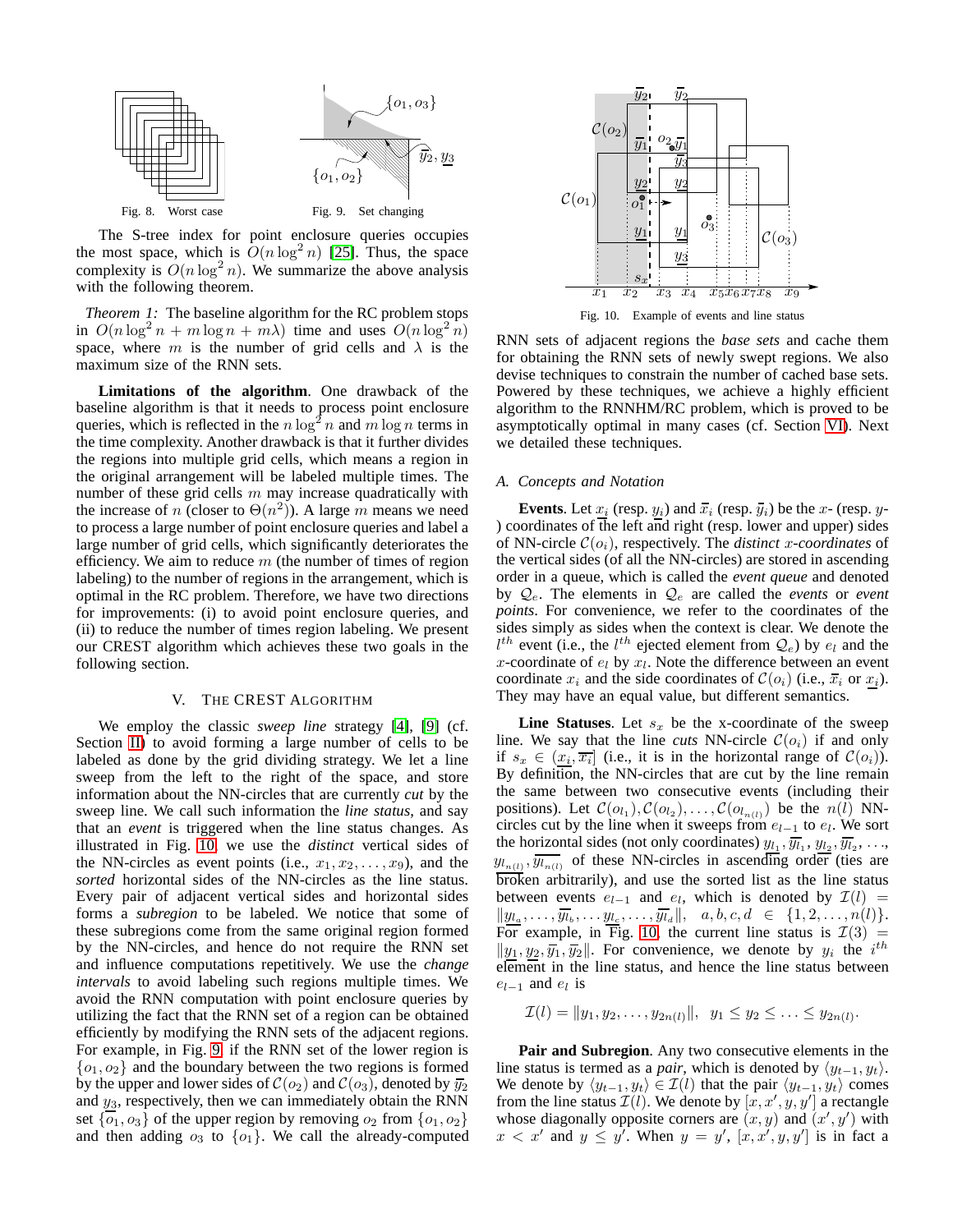horizontal line segment. For ease of presentation, we treat it as a special rectangle. We denote by  $(x_0, y_0) \in [x, y, x', y']$  that point  $(x_0, y_0)$  is in rectangle  $[x, y, x', y']$ . Here the rectangle is *open* (i.e.,  $(x_0, y_0) \in [x, y, x', y']$  iff  $x_0 \in (x, x')$  and  $y_0 \in (y, y')$  and no point is in the special rectangle. When the line sweeps from  $e_{l-1}$  to  $e_l$ , the x-coordinate  $x_{l-1}$  of event  $e_{l-1}$  is strictly less than that of  $e_l$ . This forms a rectangle  $[x_{l-1}, x_l, y_1, y_{2n(l)}]$  between the two events. In this rectangle, each pair  $\langle y_{t-1}, y_t \rangle \in I(l)$  forms a *small* rectangle  $[x_{l-1}, x_l, y_{t-1}, y_t]$ . The small rectangle has no vertex or edge in it, which makes it a connected subset of a region. We call each small rectangle a *subregion*, and denote by  $r_l^t$  the one formed by pair  $\langle y_{t-1}, y_t \rangle \in \mathcal{I}(l)$ . We denote by  $\mathcal{R}(r_l^t)$ the RNN set of the points in subregion  $r_t^t$ , or simply by  $\mathcal{R}(\langle y_{t-1}, y_t \rangle)$  when the line status is clear.

## *B. Avoiding Point Enclosure Queries*

We obtain the RNN set of each subregion by finding the NN-circles enclosing it. When the line sweeps from  $e_{l-1}$  to  $e_l$ , the subregions between  $e_{l-1}$  and  $e_l$  are enclosed by the NN-circles in the  $x$  dimension if and only if these NN-circles are cut by the line. Therefore, we only need to check whether these NN-circles enclose the subregions in the  $y$  dimension, which can be easily achieved by checking the line status. We use the following lemma to show the RNN set of a pair in the line status. Due to space limitation, we omit the proofs of the lemmas in this section.

<span id="page-5-0"></span>*Lemma 1:*  $\forall \langle y_{t-1}, y_t \rangle \in \mathcal{I}(l)$ , the RNN set  $\mathcal{R}(r_t^t)$  of subregion  $r_l^t = [x_{l-1}, x_l, y_{t-1}, y_t]$  is an empty set if  $y_{t-1}^t = y_t$  or a set consists of the centers of the NN-circles that are cut by the line and enclose  $r_l^t$  in the y dimension, i.e.,  $\mathcal{R}(r_l^t)$  is

$$
\begin{cases}\n\varnothing & \text{if } y_{t-1} = y_t, \\
\{\varphi_i \mid \underline{x_i} < x_l \le \overline{x}_i \text{ and } \underline{y}_i \le y_{t-1} < y_t \le \overline{y}_i\} & \text{if } y_{t-1} \ne y_t.\n\end{cases}
$$

By Lemma [1,](#page-5-0) we can obtain the RNN set  $\mathcal{R}(\langle y_{t-1}, y_t \rangle)$  of a pair as follows. When  $y_{t-1} = y_t$ , the RNN set is empty. For convenience, we call such pairs *invalid* pairs and the others (with  $y_{t-1} \, \langle y_t \rangle$  *valid* pairs. For a valid pair, we check the elements in the line status in the range of  $(-\infty, y_{t-1}]$ . Since the elements are sorted in ascending order,  $y_{t-1}$  (resp.  $y_t$ ) of a valid pair must be the last (resp. first) element among elements of the same value. Thus, we only need to check elements from the beginning of the line status to the first element (inclusive) of the pair. Starting with an empty set, which is called the *base set* and denoted by R, if an element is a lower side, we add the center of the corresponding NNcircle to  $\mathcal{R}$ , otherwise we remove the center from  $\mathcal{R}$ . When reaching the second element (exclusive) of the pair, we stop and  $R$  is the RNN set of the pair. For example, in Fig. [10,](#page-4-2) the line status is  $\mathcal{I}(3) = ||\underline{y_1}, \underline{y_2}, \overline{y_1}, \overline{y_2}||$ . For pair  $\langle y_1, y_2 \rangle$ ,  $\underline{y_1}$ is the only element we encountered in the checking range and hence  $\mathcal{R}(\langle y_1, y_2 \rangle) = \{o_1\}$ . We formally describe the above approach with the following corollary.

*Corollary 1:*  $\forall \in \langle y_{t-1}, y_t \rangle \in \mathcal{I}(l)$  with  $y_{t-1} \neq y_t$ , the RNN set  $\mathcal{R}(r_l^t)$  of a subregion  $r_l^t = [x_{l-1}, x_l, y_{t-1}, y_t]$  can be obtained by checking elements  $y_i$  for  $i = 1$  to  $t - 1$  and maintaining the set  $\mathcal{R}(r_l^{\overline{t}})$  as follows

$$
\begin{cases} o_k \text{ is removed from } \mathcal{R}(r_l^t) & \text{if } y_i \text{ is } \overline{y_k}, \\ o_k \text{ is added into } \mathcal{R}(r_l^t) & \text{if } y_i \text{ is } \underline{y_k}. \end{cases}
$$

It is easy to observe that if we have obtained the RNN set  $\mathcal{R}(\langle y_{t-1}, y_t \rangle)$  of a valid pair, we can start from  $y_t$  (which is the first element among elements of the same value) and use  $\mathcal{R}(\langle y_{t-1}, y_t \rangle)$  as the base set for the valid pair  $\langle y_{t'-1}, y_{t'} \rangle$ immediately next to it. In this way, we can obtain the RNN set of *every* valid pair (in one line status) with a single traversal of the line status. Continuing with the above example in Fig. [10,](#page-4-2) for pair  $\langle y_2, y_3 \rangle$ , we use  $\mathcal{R}(\langle y_1, y_2 \rangle) = \{o_1\}$  as base set, encounter  $y_2$ , add  $o_2$ , and stop with  $\mathcal{R}(\langle y_2, y_3 \rangle) = \{o_1, o_2\}.$ For pair  $\langle y_3, y_4 \rangle$ , we remove  $o_1$  from  $\{o_1, o_2\}$  and stop with  $\mathcal{R}(\langle y_3, y_4 \rangle) = \{o_2\}.$ 

## *C. Reducing the Number of Times of Region Labeling*

*1) Locating the Change Interval:* With the above approach, we obtain the RNN sets and label the corresponding regions between two events  $e_{l-1}$  and  $e_l$ . We then move the sweep line forward across  $e_l$  and label regions between  $e_l$  and  $e_{l+1}$ . Crossing  $e_l$ , we obtain a new line status  $\mathcal{I}(l + 1)$ . We notice that some of the pairs in  $\mathcal{I}(l)$  and  $\mathcal{I}(l + 1)$  represent the same regions (not subregions) even though they are formed by different NN-circles. For example, in Fig. [10,](#page-4-2) between  $e_2$ and  $e_3$ ,  $\mathcal{I}(3) = ||y_1, y_2, \overline{y_1}, \overline{y_2}||$ , while between  $e_3$  and  $e_4$ ,  $\mathcal{I}(4) = ||y_3, y_1, y_2, \overline{y}_3, \overline{y}_1, \overline{y}_2||$ . The pair  $\langle y_2, \overline{y}_1 \rangle \in \mathcal{I}(3)$  and new pair  $\langle \overline{y}_3, \overline{y}_1 \rangle \in \mathcal{I}(4)$  represent the same region. Besides new pairs, a pair also represents the same region if it exists in both  $\mathcal{I}(l)$  and  $\mathcal{I}(l + 1)$  and the RNN sets of the pair in the two line statuses are the same (e.g.,  $\langle \overline{y}_1, \overline{y}_2 \rangle$ ) in the above example). The reason is that, by Lemma [1,](#page-5-0) the RNN set of a pair is changed if and only if the pair is entirely enclosed by an NN-circle that is inserted into (i.e., newly cut) or removed from (i.e., no longer cut by) the line. When the RNN set of a pair does not change, the two subregions formed by the pair must be connected (and hence represent the same region), since no side of NN-circles separates them. To reduce the number of times of region labeling, we should avoid processing pairs representing the same regions, i.e., only *some* of the newly formed pairs and the pairs that exist in both line status whose RNN sets are changed should be processed. We use the following lemma to precisely locate the pairs that need to be processed when only one NN-circle is changed in (i.e., inserted into or removed from) the line.

*Lemma 2:* When a line status  $\mathcal{I}(l)$  is changed into a new line status  $\mathcal{I}(l')$  because an NN-circle  $\mathcal{C}(o_c) = [\underline{x_c}, \overline{x_c}, y_c, \overline{y_c}]$ is newly or no longer cut by the sweep line, i.e.,  $y_c$  and  $\overline{y}_c$  are inserted into or removed from  $\mathcal{I}(l)$ , we only need to process the pairs in the following set

<span id="page-5-1"></span>
$$
\{\langle y_{t-1}, y_t \rangle \in I(l') \mid y_c \leq y_{t-1} < y_t \leq \overline{y}_c\}.
$$

By Lemma [2,](#page-5-1) the pairs that need to be processed are located within a *range*. We call such a range a *changed interval* and denote it by  $[y_{c_i}, y_{c_j}]$ . Note that  $y_{c_i}$  and  $y_{c_j}$  are coordinate values, not line elements. When the line triggers (i.e., crosses) an event, multiple NN-circles are inserted into or removed from the line, and hence several (initial) changed intervals are created. We cannot process such changed intervals one by one, since they may intersect and affect each other. We need to merge the intersected changed intervals. When merging two changed intervals, we need to be careful about the line elements that are of the same value so that no regions are labeled repeatedly. Specifically, any two changed intervals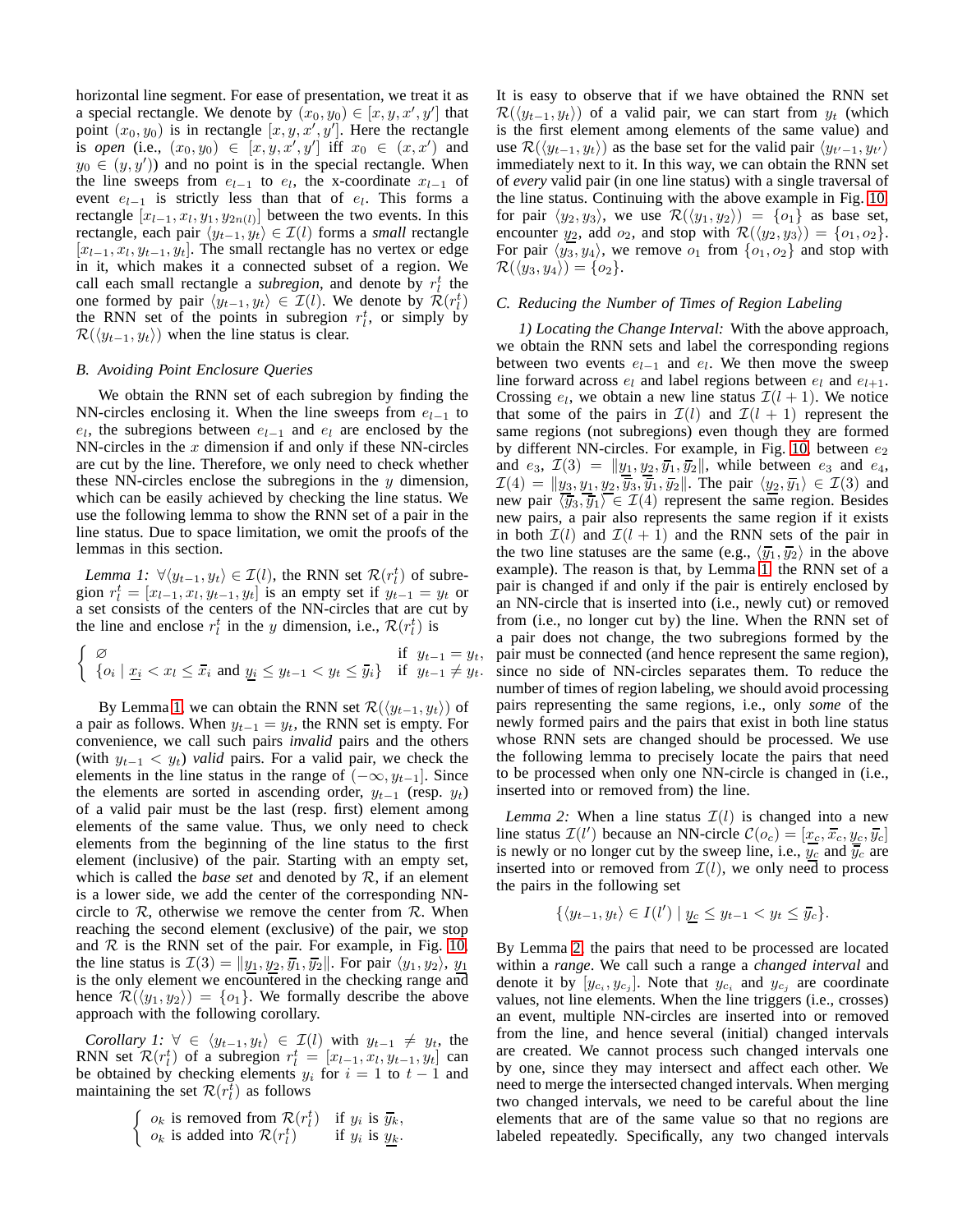

<span id="page-6-0"></span>Fig. 11. Example of changed intervals

 $[y_{c_i}, y_{c_j}]$  and  $[y_{c_{i'}}, y_{c_{j'}}]$  with  $y_{c_i} \leq y_{c_{i'}}$  are merged into a new one  $[y_{c_i}, \max\{y_{c_j}, y_{c_{j'}}\}]$  if  $y_{c_j} \geq y_{c_{i'}}$ . After merging, we only need to handle separated changed intervals, which can be processed individually. For example, in Fig. [11,](#page-6-0) when the line crosses  $x_3$ , the grey area is processed, in which  $C(o_3)$  is inserted into the line. The pairs (i.e., subregions), for convenience denoted by 1, 2, and 3, need to be processed, which are in changed interval  $[y_3, \overline{y_3}]$ . When the line crosses  $x_4$ ,  $\mathcal{C}(o_1)$  is removed and  $\mathcal{C}(o_4)$  is inserted. Only pairs 4, 5, 6 and 7 in  $[y_1, \overline{y_4}]$  (merged from  $[y_1, \overline{y_1}]$  and  $[y_4, \overline{y_4}]$ ) are processed. When the line crosses  $x_5$ ,  $\mathcal{C}(o_2)$  is removed and only pair 8, the only one in  $[y_2, \overline{y}_2]$ , is processed. The validity of the sweep line strategy still holds with the above approach, since a simple induction will show that all pairs in all line statuses are properly processed.

*2) Caching and Retrieving Base Sets:* To obtain the RNN set within a changed interval, an efficient way is to use the RNN set of the pair that is immediately preceding of the changed interval as the base set. Such a pair must be a valid pair, since the changed interval includes the line elements whose values are equal to the interval boundary. Therefore, we cache (only) the RNN set of each valid pair in the line status. We index the RNN set of a pair with its first element. Specifically, if the pair's first element is the lower (resp. upper) side of  $C(o_i)$ , we assign the RNN set a *key*  $2i - 1$  (resp. 2*i*). When the RNN set of a pair is changed, the record in the index is also updated accordingly (for elements of the same value, the record is always maintained only at the last one for efficient access and space saving). In this way, the base set for a changed interval is the record of the element that is one position ahead of the changed interval. (In case that the change interval is at the end of the line status, we also keep an empty set for the last element of a line status.) When we process several separated changed intervals *in ascending order*, it is guaranteed that such a record is always available and up-todate. Specifically, let  $y_t$  be the element whose record we need. If no such element  $y_t$  exists, the base set is an empty set, since the changed interval must be at the beginning of the line status. If  $y_t$  is the boundary of a preceding changed interval, then such a record is already updated and ready to use, otherwise  $y_t$  must exist in the last line status and the record is also available.

We use an example to illustrate the above approach. In Fig. [10,](#page-4-2)  $\mathcal{I}(1)$  is empty,  $\mathcal{I}(2) = ||y_1, \overline{y_1}||$ , and  $[y_1, \overline{y_1}]$  is the changed interval which is at the beginning of  $\mathcal{I}(2)$ . We thus use an empty set as the base set, and keep the records  $(2 \times 1−$  $1, \{o_1\}$  for  $\langle y_1, \overline{y_1} \rangle$ , and  $(2 \times 1, \emptyset)$  for  $\overline{y_1}$  (the last element), respectively. In  $\mathcal{I}(3)$ ,  $\mathcal{C}(o_2)$  is inserted and the changed interval is  $[y_2, \overline{y_2}]$ . The element immediately preceding the changed interval is  $y_1$ . We obtain  $\{o_1\}$  as the base set with key  $2 \times$  $1 - 1 = 1$ , and keep records  $(2 \times 2 - 1 = 3, \{o_1, o_2\})$ ,  $(2 \times$  $1 = 2, \{o_2\}$  and  $(2 \times 2 = 4, \emptyset)$  for  $\langle y_2, \overline{y_1} \rangle$ ,  $\langle \overline{y_1}, \overline{y_2} \rangle$  and  $\overline{y_2}$ , respectively. We now have  $(1, \{o_1\})$ ,  $(2, \{o_2\})$ ,  $(3, \{o_1, o_2\})$ and  $(4, \emptyset)$  cached for future use.

# *D. The Algorithm*

We now present the detailed steps of CREST, as summa-rized in Algorithm [1.](#page-6-1) We first obtain the event queue  $\mathcal{Q}_x$  by storing the vertical sides of the NN-circles in  $\mathcal{Q}_x$  in ascending order (line 4). The sides are stored in a way such that for each side, we can directly obtain the NN-circle to which it belongs and whether it is the left or right side. We then

| Algorithm 1: The CREST algorithm               |                                                                                                   |  |  |
|------------------------------------------------|---------------------------------------------------------------------------------------------------|--|--|
| <b>Input:</b> An arrangement of $n$ NN-circles |                                                                                                   |  |  |
|                                                | <b>Output:</b> A subdivision with each region labeled                                             |  |  |
|                                                | $1 \mathcal{T} \leftarrow \varnothing$<br>$\diamond$ the index structure for the horizontal sides |  |  |
|                                                | $2 \mathcal{U} \leftarrow \varnothing$<br>$\diamond$ the changed NN-circles between events        |  |  |
|                                                | $3 \mathcal{P} \leftarrow \varnothing$<br>$\diamond$ the cached RNN sets                          |  |  |
| 4                                              | $Q_x \leftarrow$ the vertical sides of the NN-circles in ascending order                          |  |  |
|                                                | 5 for each element v in $\mathcal{Q}_x$ do                                                        |  |  |
| 6                                              | $\mathcal{C}(o_i) \leftarrow$ the NN-circle to which v belongs                                    |  |  |
| 7                                              | Add $\mathcal{C}(o_i)$ into $\mathcal U$                                                          |  |  |
| 8                                              | if $v$ is a left side then                                                                        |  |  |
| 9                                              | Insert $y_i$ , $\overline{y_i}$ into structure $\mathcal T$                                       |  |  |
| 10                                             | else                                                                                              |  |  |
| 11                                             | Delete $y_i$ , $\overline{y_i}$ from structure $\mathcal T$                                       |  |  |
| 12                                             | Remove the corresponding records from $P$                                                         |  |  |
| 13                                             | <b>if</b> the next element v' of $Q_x$ equals v <b>then</b>                                       |  |  |
| 14                                             | Continue the outer for-loop                                                                       |  |  |
| 15                                             | Merge the changed intervals of the NN-circles in $\mathcal{U}$                                    |  |  |
| 16                                             | Delete all elements in $\mathcal U$                                                               |  |  |
| 17                                             | for each separated changed interval do                                                            |  |  |
| 18                                             | Find the starting element st and ending element ed                                                |  |  |
| 19                                             | $\mathcal{R} \leftarrow$ Retrieve the base set from $\mathcal{P}$                                 |  |  |
| 20                                             | <b>for</b> each element y between st and ed <b>do</b>                                             |  |  |
| 21                                             | $\mathcal{C}(o_i) \leftarrow$ the NN-circle to which y belongs                                    |  |  |
| 22                                             | <b>if</b> $y$ is the lower side <b>then</b>                                                       |  |  |
| 23                                             | $\mathcal{R} \leftarrow$ add $o_j$ into the base set                                              |  |  |
| 24                                             | $p \leftarrow 2j-1$                                                                               |  |  |
| 25                                             | else                                                                                              |  |  |
| 26                                             | $\mathcal{R} \leftarrow$ remove $o_j$ from the base set                                           |  |  |
| 27                                             | $p \leftarrow 2j$                                                                                 |  |  |
| 28                                             | <b>if</b> y is greater than the next element $y'$ then                                            |  |  |
| 29                                             | Label the region represented by pair $\langle y, y' \rangle$                                      |  |  |
|                                                | with set $\mathcal{R}$                                                                            |  |  |
| 30                                             | $\mathcal{P}[p] \leftarrow \mathcal{R}$                                                           |  |  |

<span id="page-6-1"></span>process the elements in  $\mathcal{Q}_x$  one by one (line 5). If an element is a left (resp. right) side, we insert (resp. remove) the two horizontal sizes of the NN-circle corresponding to the element into (resp. from) a balanced search tree  $\mathcal T$  in which the data are stored in the doubly linked leaf nodes (e.g., a  $B^+$ -tree) (lines 6-14). When the next element in  $\mathcal{Q}_x$  is greater than the current one, we process the event. The structure  $\mathcal T$  now stores the information of the current line status. We obtain separated changed intervals by merging the y-coordinates of the inserted and removed sides in this event (line 15). For each changed interval (line 17), we locate the starting and ending elements in  $\mathcal T$  (line 18), and retrieve the base set from the RNN set records (line 19), which are stored in a random access data structure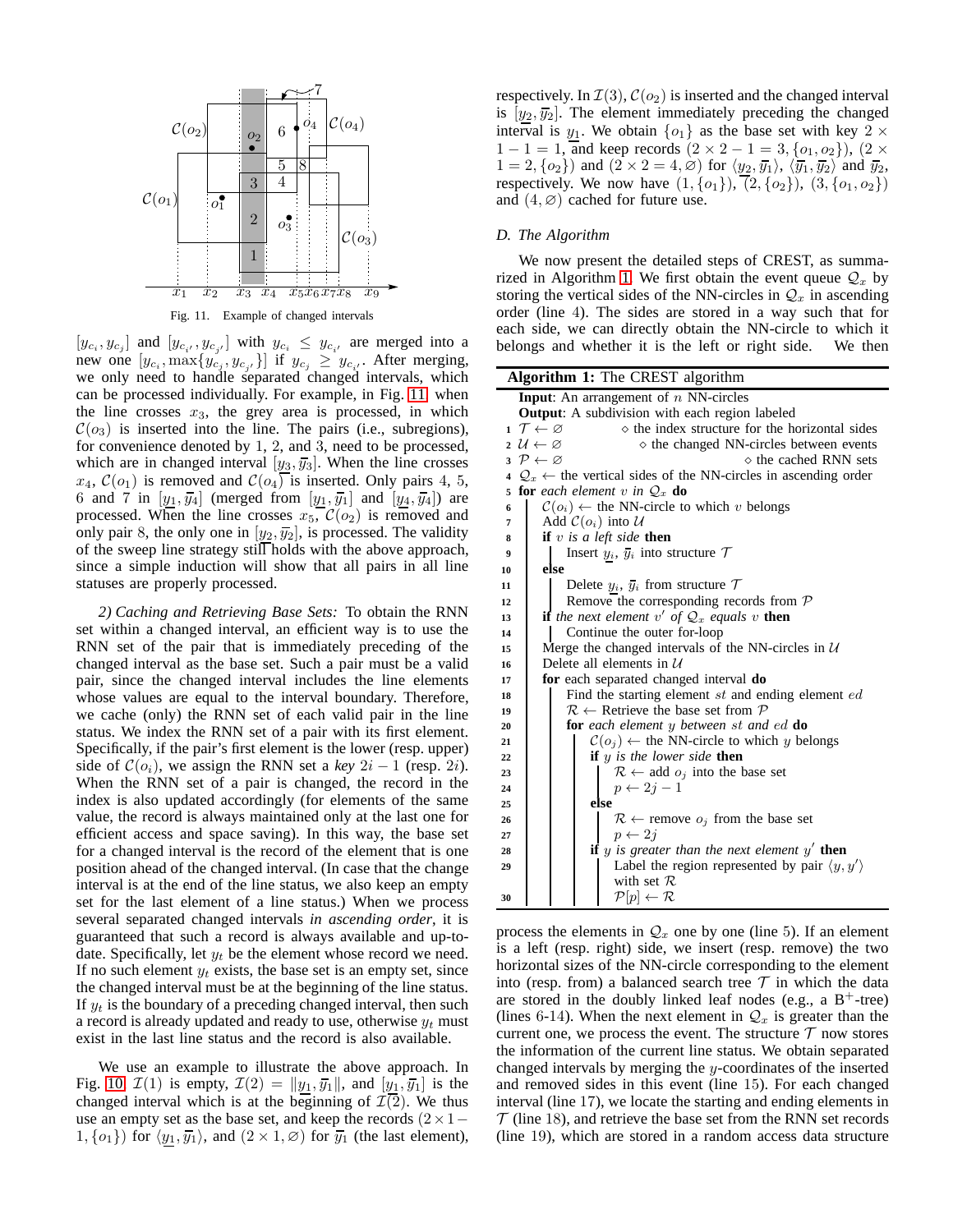such as an array. We then sequentially check the elements in each changed interval (line 20). For each element, we either add or remove the corresponding data point (i.e.,  $o_i$ ) from the base set to obtain RNN sets of the valid pairs and label the regions (lines 21-29). To facilitate efficient insert, delete and copy operations on the base set, we keep the data points in a linked list and store pointers to the nodes in the linked list with an additional random access data structure indexed by the data points. The RNN sets we obtained are also dynamically recorded to support the future base set retrieval (line 30). After all changed intervals are processed, we eject the next element in  $\mathcal{Q}_x$  and repeat the above steps until  $\mathcal{Q}_x$  is empty.

# VI. COMPLEXITY ANALYSIS

# <span id="page-7-0"></span>*A. Complexity of CREST*

We analyze the time complexity of CREST following the steps in Algorithm [1.](#page-6-1) We sort the  $2n$  vertical sides of the *n* NN-circles in  $O(n \log n)$  time. When we process the events, each horizontal side is inserted into and then deleted from the structure  $T$  once. Therefore, there are at most  $2n$ elements in  $\mathcal{T}$ , and the  $2 \times 2n$  insertions and deletions can be done in  $O(n \log n)$  time. To merge the changed intervals at an event, we can first sort them in lexicographical order and then obtain the merged result with a linear scan. This requires  $O(\beta \log \beta + \beta) = O(\beta \log \beta)$  time, where  $\beta$  is the number of changed intervals at the event. Since each NNcircle can only be a changed interval twice, the total number of changed intervals in all events is  $O(n)$ . Thus, the overall time required for merging the changed intervals is bounded by  $O(\sum \beta \log \beta) = O(\log n \sum \beta) = O(n \log n)$ . For each merged changed interval, we obtain its starting element in  $\mathcal T$  in  $O(n \log n + \lambda)$  time, where  $\lambda$  is the maximum size of the RNN sets in the arrangement. This is because we first search in  $T$  in  $O(\log n)$  time to obtain an element  $y_i$  whose value is equal to the lower endpoint of the interval. Starting from  $y_i$ , we obtain the starting element by checking backward (to the beginning of  $\mathcal T$ ) until the elements are less than  $y_i$ . This procedure takes  $O(2\lambda) = O(\lambda)$  time, since  $\lambda$  is the maximum size of the RNN sets and there are at most  $\lambda$  upper sides and  $\lambda$  lower sides that are of the same y-coordinate. Symmetric analysis applies to obtaining the ending element. We have only  $O(n)$  changed intervals, and thus obtaining starting and ending elements can be done in  $O(n \log n + n\lambda)$  time. We then process the elements between them. We first retrieve a base set, which takes at most  $O(\lambda)$  copying time. Thus, it takes  $O(n\lambda)$  time to obtain base sets for  $O(n)$  changed intervals. For each element between the starting and ending elements, we either add into or remove from the base set its corresponding data point (i.e.,  $o_i$ ). It takes at most  $O(\lambda)$  time for the adding or removing operations to obtain an RNN set for a valid pair. This is because to get an RNN set of size  $\alpha_t$  by changing an RNN set of size  $\alpha_s$ , at most  $\alpha_s$  data points are removed and  $\alpha_t$  data points are added, which takes  $O(\alpha_s + \alpha_t) = O(\lambda)$  time. We denote by k the number of valid pairs, and hence the time for obtaining the RNN sets for k valid pairs is bounded by  $O(k\lambda)$ . For each valid pair, we record its RNN set and label its corresponding region, and this takes  $O(k\lambda)$  time.

Putting all things together, we have that CREST stops in  $O(n \log n + n\lambda + k\lambda)$  time. Since k denotes the number of times of region labeling in CREST, k must be greater than or



<span id="page-7-3"></span><span id="page-7-2"></span>equal to the number of regions in the arrangement which is in turn greater than or equal to the number of NN-circles  $n$ . Therefore, the time complexity of CREST is  $O(n \log n + k\lambda)$ . Shortly (in Section [VI-B\)](#page-7-1) we will prove that  $k = \Theta(r)$ , where r is the number of regions in the arrangement.

The space required by the queue  $\mathcal{Q}_x$  and structure  $\mathcal T$  is  $O(n)$ . The space required by caching the RNN sets is  $O(n\lambda)$ , and the storage of the base set requires  $O(n+\lambda)$  space. Overall, the space complexity of CREST is  $O(n\lambda)$ .

#### <span id="page-7-1"></span>*B. Bounding the Times of Region Labeling in CREST*

From the above analysis, we can see that the number of times of region labeling  $k$  largely decides the performance of CREST. In CREST, we successfully avoid labeling the same region multiple times in different line statuses. Although rarely happens, multi-labeling still exists within the same line status. For example, in Fig. [12,](#page-7-2) at the event of the left side of  $\mathcal{C}(o_1)$ , the gray region is labeled six times. Despite the multi-labeling, we show with the following lemma that the number of times of region labeling in CREST and the number of regions in the arrangement, up to a constant factor, are asymptotically the same (as a function of  $n$ ).

*Lemma 3:*  $k = \Theta(r)$ , where r is the number of regions in the arrangement.

*Proof:* Let v, e, and c be the number of vertices, edges and connected components in the arrangement, respectively. We call the number of edges bounding a region the degree of the region, and the number of edges incident to a vertex the degree of the vertex. In an arrangement of squares, there are only 2-, 3-, and 4-degree vertices, which are denoted by  $v_2$ ,  $v_3$ , and  $v_4$ , respectively. In CREST, the number of times a region is labeled cannot be greater than the degree of the region, since each time the region is labeled we need a distinct valid pair which requires at least one of the edges bounding the region. Therefore,  $k$  is less than or equal to the sum of degrees of all regions which equals 2e, i.e.,  $k \leq 2e$ . In the arrangement, we also have  $v = v_2 + v_3 + v_4$ ,  $2e = 4v_4 + 3v_3 + 2v_2$  and  $v - e + r - c = 1$  (Euler characteristic). Combining these three equations, we obtain  $r = v_4 + v_3/2 + c + 1$ . We then have that

$$
k \le 2e = 4v_4 + 3v_3 + 2v_2 \le 6(v_4 + v_3/2 + c + 1) + 2v_2 = 6r + 2v_2.
$$

The number of 2-degree vertices is less than or equal to  $4n$ and hence less than or equal to 4r, since each square makes at most four 2-degree vertices and  $n \leq r$ . Therefore, it follows that

<span id="page-7-4"></span>
$$
k \le 6r + 2v_2 \le 6r + 8n \le 14r.
$$

Obviously,  $r \leq k$ , and hence  $r \leq k \leq 14r$ , which completes the proof.

We conclude the above analysis with the following theorem.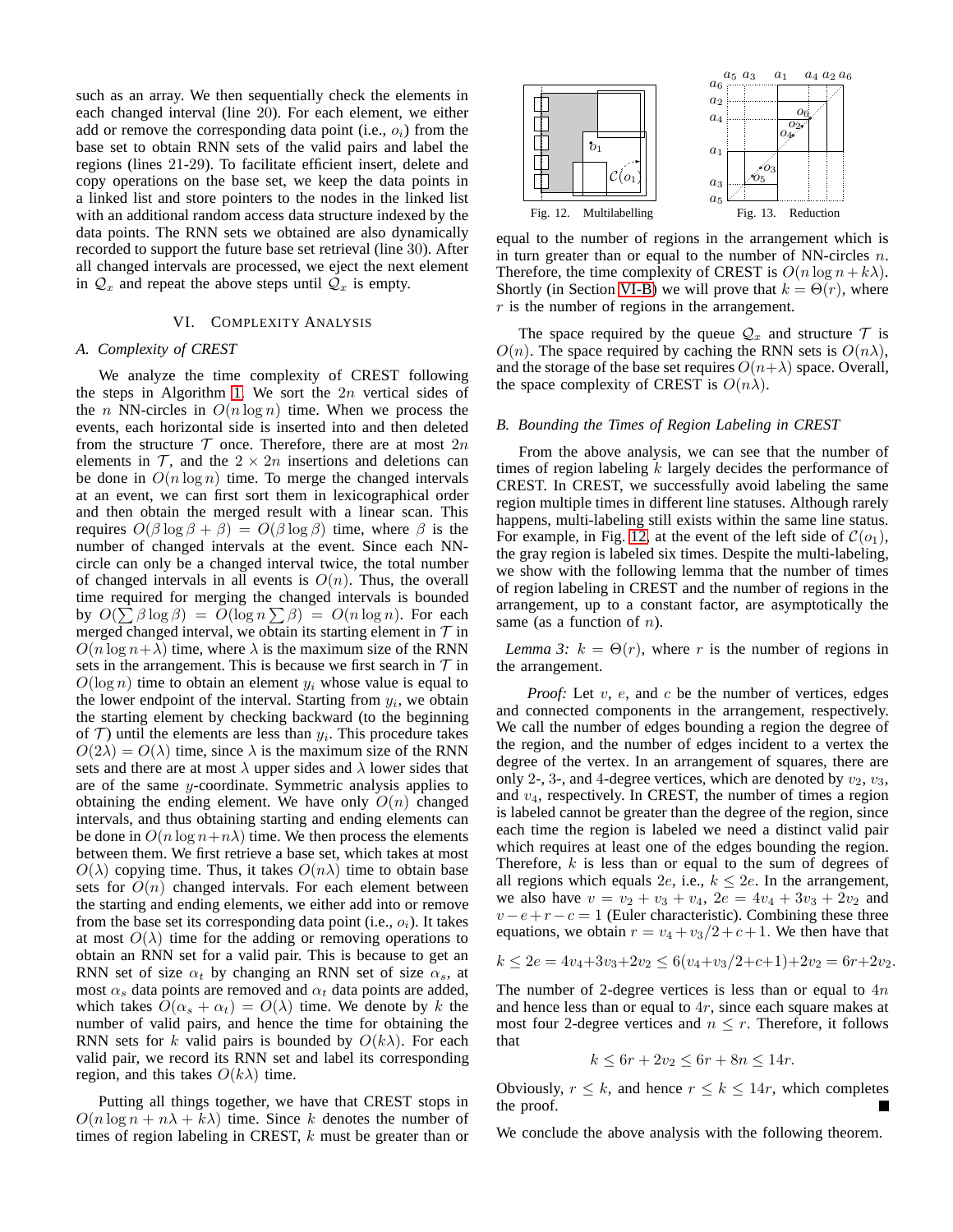*Theorem 2:* The CREST algorithm solves the (bichromatic) RC problem in  $O(n \log n + r\lambda)$  time with  $O(n \lambda)$  space, where r and  $\lambda$  are the number of regions and the maximum size of the RNN sets in the arrangement, respectively.

## *C. A Lower Bound of the RC Problem*

We show that  $\Omega(n \log n + r\lambda^*)$  is a lower bound of the RC problem (in the algebraic computation tree model) [\[3\]](#page-11-30), where  $\lambda^*$  is the *average* size of RNN sets in the arrangement. When  $r\lambda^*$  is the dominating term, at least the RNN sets of all regions need to be output, the above bound is a trivial lower bound. Thus, we only need to show that it requires  $\Omega(n \log n)$  operations even without considering the output cost. This bound is proved by the reduction from the *point distinctness problem* to a special case of the RC problem.

*Definition 3 (Element Distinctness):* Given real numbers  $a_1, \ldots, a_n \in \mathbb{R}$ , determine whether or not there is a pair i, j with  $i \neq j$  and  $a_i = a_j$ .

We show that the element distinctness problem can be reduced to the RC problem in linear time. For each real number  $a_i$ , we create a point  $(a_i, a_i)$ ,  $i = 1, 2, \ldots, n$  in the plane. We then build a square  $\mathcal{C}(o_i)$  with point  $(a_i, a_i)$ ,  $i = 2, \ldots, n$ and point  $(a_1, a_1)$  being the diagonally opposite corners and  $o_i$  being the center. An example of such reduction is shown in Fig. [13.](#page-7-3) These squares form an arrangement of NN-circles in a two-dimensional space. We use this arrangement as input to any algorithm that solves the RC problem. A correct algorithm outputs exactly  $n$  RNN sets (including the empty set) if and only if the elements are distinct. The reason is that each RNN set corresponds to only one region, and there are  $n$  regions (including the exterior face) in the arrangement if and only if the elements are distinct. It has been proved that the element distinctness problem has a lower bound  $\Omega(n \log n)$  [\[3\]](#page-11-30) (in the algebraic computation tree model), which implies that RC has a lower bound  $\Omega(n \log n)$  without the output cost. Therefore,  $\Omega(n \log n + r\lambda^*)$  is a lower bound of the RC problem.

# *D. Optimality of CREST*

From the time complexity of CREST and lower bound of the RC problem, CREST is asymptotically optimal in terms of the number of times of region labeling (i.e., influence computation) in all cases, since  $k = \Theta(r)$ .

In the following cases, we show that the upper bound  $O(n \log n + r\lambda)$  of CREST is also tight, which indicates that CREST is overall asymptotically optimal. For the bound to be tight, it is sufficient to show that  $\lambda = \Theta(\lambda^*)$ .

**Case (i)**. When the clients and facilities are relatively uniformly distributed such that  $\lambda$  is bounded by a sufficiently large constant C (which depends on  $\frac{|\mathcal{O}|}{|\mathcal{F}|}$ ), since  $\lambda^* \leq \lambda$ ,  $\lambda^*$  is also bounded by C. Thus,  $\lambda = \Theta(\lambda^*) = O(1)$ . An example is that none of the  $n$  squares intersects any other ones (or only a few of them overlap).

**Case (ii)**. When  $\lambda$  is unbounded, we show with the worst case illustrated in Fig. [8](#page-4-1) that  $\lambda = \Theta(\lambda^*)$  also holds when every square intersects all the other ones. In this arrangement,  $\lambda = n$ , and we have that  $r = n^2 - n + 2$  and  $r \cdot \lambda^* = \frac{n^3 + 2n}{3}$ .



Therefore, it follows that

<span id="page-8-1"></span>
$$
\lambda^* = \frac{n^3 + 2n}{3(n^2 - n + 2)} = \frac{n}{3} \cdot \frac{n^3 + 2n}{n^3 - n^2 + 2n} \ge \frac{n}{3} = \frac{\lambda}{3}.
$$

<span id="page-8-0"></span>Since  $\lambda^* \leq \lambda$ , it follows that  $\lambda = \Theta(\lambda^*)$ , which indicates CREST is overall asymptotically optimal.

## VII. RNNHM IN OTHER SETTINGS

We show how CREST solves the RNNHM problem with the monochromatic RNNs,  $L_1$ , and  $L_2$  distance metrics.

## *A. Monochromatic RNNs*

CREST directly applies to the monochromatic RNNs, since  $\mathcal O$  and  $\mathcal F$  being the same set does not affect the computation of the NN-circle and these NN-circles still form a planar subdivision with axis-aligned edges as in the bichromatic RNNs. By Korn et al. [\[12\]](#page-11-0), an RNN set contains at most six points for monochromatic RNN queries, which means  $\lambda = O(1)$ . Therefore, by Theorem [2,](#page-7-4) the time complexity of CREST for the monochromatic RNNs is  $O(n \log n + r)$  and the space complexity is  $O(n)$ .

# *B. RNNHM with L1 Distance*

In two-dimensional spaces, the  $L_1$  distance can be viewed as equivalent to the  $L_{\infty}$  distance by rotation and scaling. Specifically, with the  $L_1$  distance, NN-circles are of diamond shape. If we rotate (around the origin) the coordinate system counter-clockwise by  $\pi/4$ , diamonds become squares. Each point  $(x, y)$  in the original system has a corresponding point  $(x', y')$  in the rotated system with  $x' = x \cos \theta - y \sin \theta$ ,  $y' = x \sin \theta + y \cos \theta$  and  $\theta = \pi/4$ . In the rotated system, CREST directly applies. The transformation takes  $O(n)$  time and the overall time and space complexities stay unchanged.

## <span id="page-8-2"></span>*C. RNNHM with L2 Distance*

With the  $L_2$  distance, the NN-circles are of circular shape. They form a planar subdivision with *curved* edges, as shown in Fig. [14.](#page-8-1) CREST still applies in such a subdivision but requires modifications as follows. We use the x-extreme points of circles (instead of vertical sides of squares) as event points. In the line status, we use the arc segments of circles between two consecutive events as line elements (instead of horizontal sides of squares). For each line element  $y_i$  (i.e., an arc segment), we assign two values  $y_i^s$  and  $y_i^l$ , which are the smallest and largest y-coordinates of  $y_i$  between two consecutive events  $e_{l-1}$  and  $e_l$ , respectively. Line element  $y_i$  is less than  $y_j$  iff (i)  $y_i^s < y_j^s$ or (ii)  $y_i^s = y_j^s$  and  $y_i^l < y_j^l$  or (iii)  $y_i^s = y_j^s, y_i^l = y_j^l$  and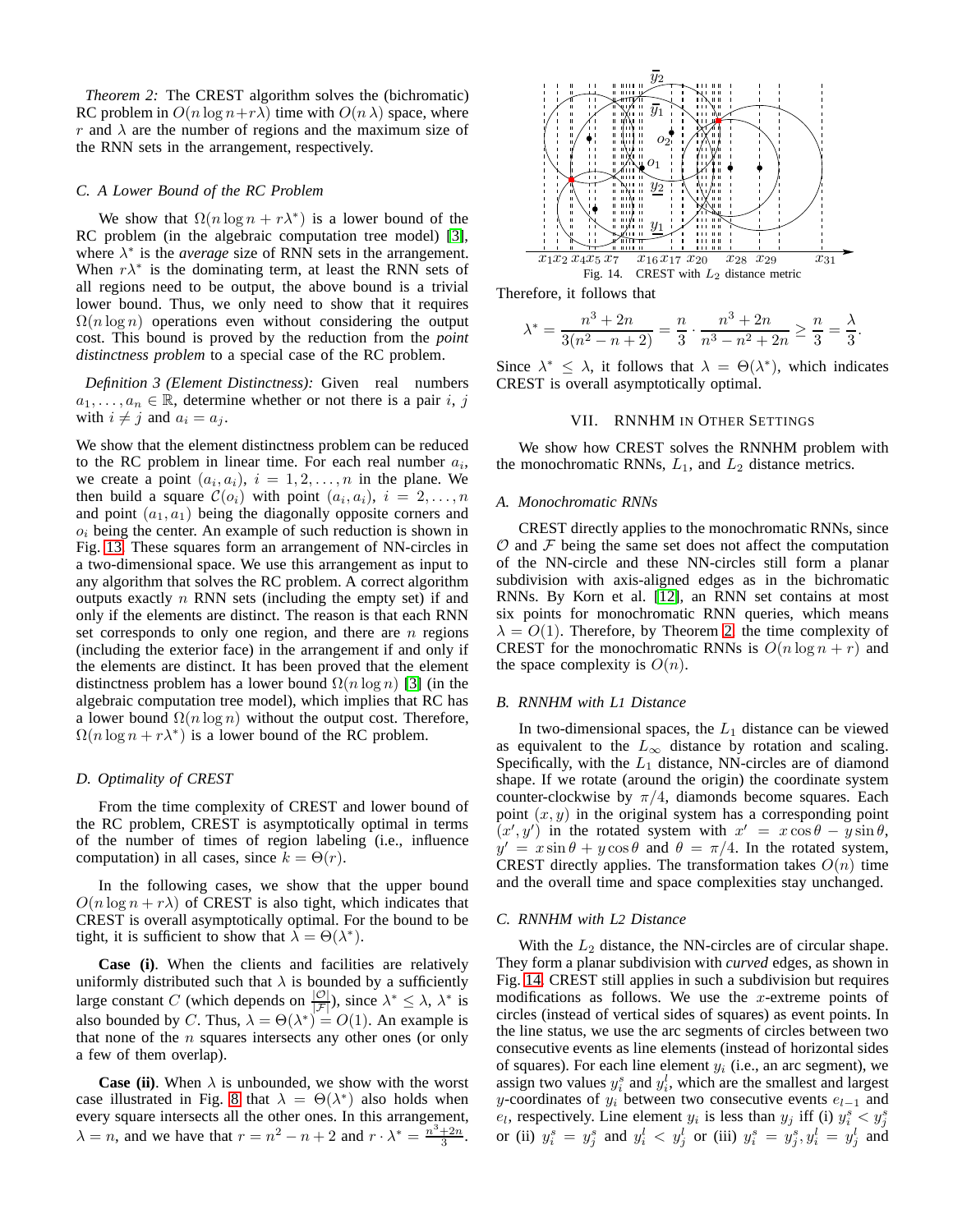$y_i^m < y_j^m$ , where  $y_i^m$  and  $y_j^m$  are the y-coordinates of  $y_i$  and  $y_j$  at  $\frac{x_{i-1}+x_i}{2}$ , respectively. We include intersection points as event points (e.g,  $x_4$  and  $x_7$  in Fig. [14\)](#page-8-1). This is because the arc segments of NN-circles switch positions at intersection points. We also use the center of each NN-circle as event points (e.g.,  $x_5$  and  $x_{29}$  in Fig. [14\)](#page-8-1) to guarantee that each line element is y-monotone (i.e., strictly increasing or decreasing in the y-dimension). Before processing an event, we update values  $y_i^s$  and  $y_i^l$  for each line element  $y_i$  regardless of whether it is related to the event. This update is required in order to maintain a proper order in the line status because the arcs go up or down between events and their upper and lower values change even if they are irrelevant to the events. Note that such an update does not change the relative order of the line elements irrelevant to the events, and thus can be completed in linear time.

Apart from the above modifications, CREST remains the same. Specifically, if an event point at  $e_{l-1}$  is the left boundary point of  $C(o_c)$ , we insert  $y_c$  and  $\bar{y}_c$  into the line status with  $y_c^{\ d} = \bar{y}_c^{\ s} = y_{o_c}$  and  $y_c^{\ s}$  and  $\bar{y}_c^{\ d}$  being the lower and upper y-coordinates where  $e_l$  intersects  $\mathcal{C}(o_c)$ , respectively. We also create a change interval with  $y_c$  and  $\overline{y}_c$ . If an event point is an intersection point, we obtain the relevant line elements (arcs incident to the intersection point) in the line status, switch their positions and create a change interval with these elements. If an event point is the right boundary point or center of an NN-circle, we remove or update the two line elements corresponding to the NN-circle. We do not create change intervals for either of these two types of event points, since no pair is between the removed elements and updating the line elements by the centers is only to keep them  $y$ -monotone. We then merge and handle change intervals as before.

**Complexities**. In the worst case (as shown in Fig. [8\)](#page-4-1), CREST runs in  $O(n^3)$  time with the  $L_2$  distance, since there can be as many as  $O(n^2)$  events and for each event we need to update  $O(n)$  line elements. However, the worst case complexity is much lower than that of an existing algorithm [\[22\]](#page-11-1), which suffers from an exponential running time in the worst case. The algorithm was proposed to obtain regions with the maximum influence value, but it could be adapted to solve the RC problem if we remove its pruning techniques. The algorithm [\[22\]](#page-11-1) follows the filter and refine paradigm by enumerating all possible regions and then checking their existence. For example, when  $\mathcal{C}(o_1)$  intersects  $\mathcal{C}(o_2)$  and  $\mathcal{C}(o_3)$ , it enumerates the regions  $\hat{o}_1 \hat{o}_2 \hat{o}_3$ ,  $\hat{o}_1 \hat{o}_2 \hat{o}_3$ ,  $\hat{o}_1 \hat{o}_2 \hat{o}_3$ ,  $\hat{o}_1 \hat{o}_2 \hat{o}_3$ , where  $\hat{o}_i$  means inside  $\mathcal{C}(o_i)$  and  $\bar{o}_i$  means outside  $\mathcal{C}(o_i)$ , and then checks whether such regions really exist. In our experiments (in Section [VIII\)](#page-9-0), CREST constantly outruns the algorithm on data sets of various settings.

## VIII. EXPERIMENTS

<span id="page-9-0"></span>In this section, we experimentally evaluate the performance of CREST. We use both real and synthetic data sets. Two real data sets, NYC and LA, contain points-of-interest in New York City and Los Angeles, respectively (we obtain the data sets from the authors of [\[2\]](#page-11-31)). Table [II](#page-9-1) lists the details of the real data sets. We also generate two synthetic data sets, Uniform and Zipfian, which contain points of uniform and Zipfian distributions, respectively. The skew coefficient in Zipfian distribution is set to 0.2. In the experiments, we use the bichromatic RNNs since the monochromatic type is just

TABLE II REAL DATA SETS

<span id="page-9-1"></span>

|    | Name   Size | <b>Description</b>                                  |
|----|-------------|-----------------------------------------------------|
|    |             | NYC   128,547   points-of-interest in New York City |
| LA | $116,596$   | points-of-interest in Los Angeles                   |

a special case of the bichromatic RNNs. We use  $L_1$  and  $L_2$ distance metrics since they are used more often than  $L_{\infty}$  in real-world scenarios, and  $L_1$  and  $L_\infty$  are equivalent in twodimensional spaces. We uniformly sample from the data sets to obtain the client set  $\mathcal O$  and the facility set  $\mathcal F$ . All algorithms are implemented using C++ and the experiments are conducted on a desktop computer with a 3.4GHz Intel i7-2600 CPU and 8GB main memory.

#### *A. Showcasing Real-World Heat Maps*

In the first set of experiments, we show the RNN heat maps for two cities: New York City and Los Angeles. For each data set NYC and LA, we uniformly sample 20, 000 points as the clients and 6, 000 points as the facilities, since in real world scenarios the number of clients is usually larger than the number of facilities. For simplicity, we measure the influence by the size of RNN sets, although any other function on the RNN sets may be used. Fig. [1\(a\)](#page-0-0) and Fig. [1\(b\)](#page-0-1) (in Section [I\)](#page-0-2) show the RNN heat map and the satellite map of New York City (within latitude and longitude ranges [40.50, 40.95]  $\times$ [−74.15, −73.70]), while Fig. [15\(a\)](#page-9-2) and Fig. [15\(b\)](#page-9-3) show the heat and satellite maps of Los Angeles (within [33.82, 34.17] $\times$  $[-118.47, -118.12]$ , respectively. Comparing the heat and satellite maps, we can see that they are closely geographically correlated as expected. For instance, the mountain and sea area have few clients or facilities, and hence have very low heat. We can easily explore regions of various influences to help various decision making applications such as those described in the motivating examples. If the decision maker is interested in any specific area, she can zoom in to see more details.

<span id="page-9-2"></span>

<span id="page-9-3"></span>Fig. 15. Real-world heat map

#### *B. Performance of CREST with L1 Distance*

In this set of experiments, we compare the running time of three algorithms: the baseline algorithm (**BA**), the CREST algorithm with only the RNN computation optimization, denoted by **CREST-A**, and the **CREST** algorithm with both RNN computation optimization and repetitive region labeling optimization. We cannot evaluate the effect of the latter optimization alone, since it is built upon the former optimization. We compute the influence by (i) the size of RNN sets and (ii) the function considering the capacity constraints of facilities [\[22\]](#page-11-1) (described in the Introduction), respectively. The results of the latter function are consistent with those using the size and hence are omitted due to space limitation.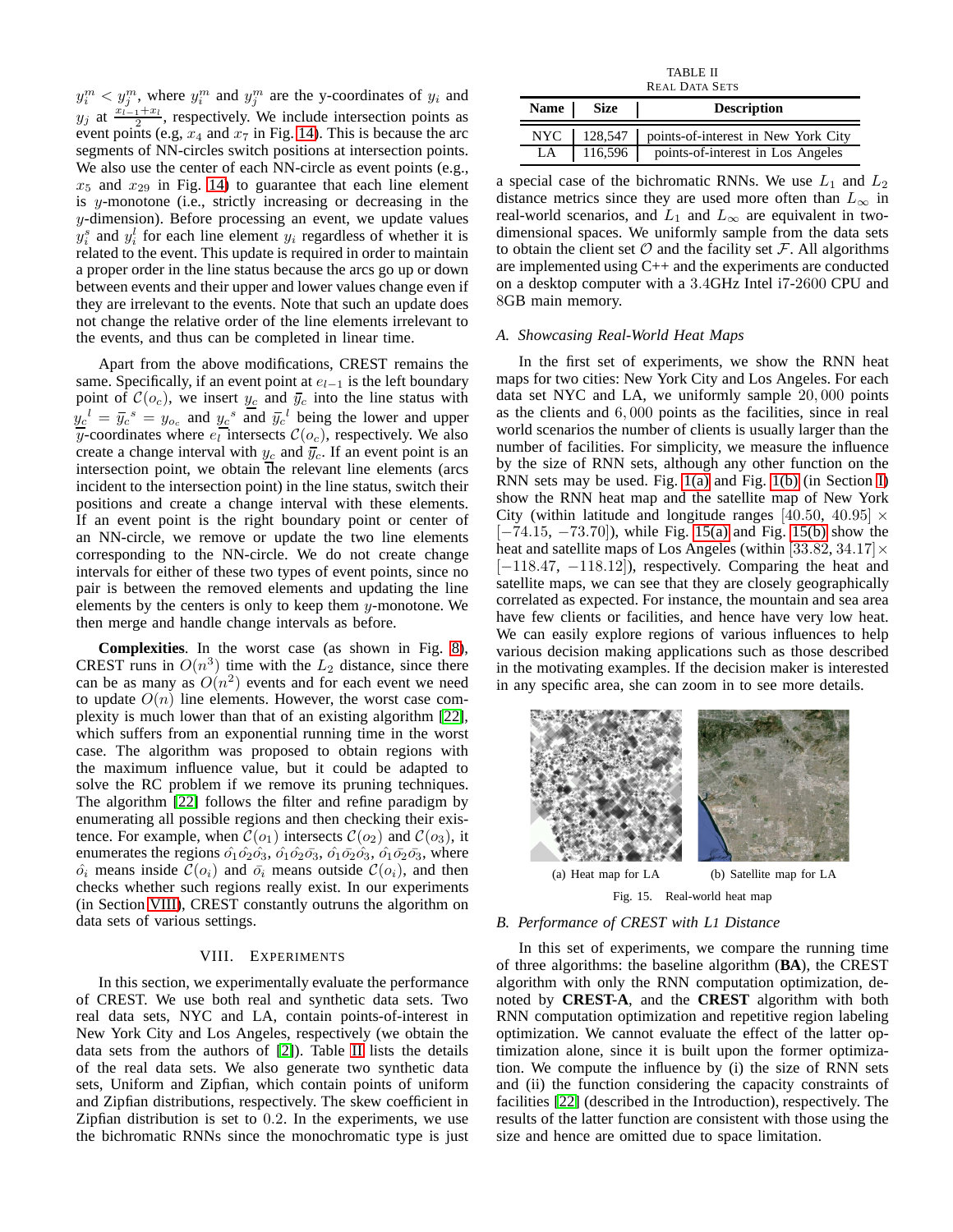

<span id="page-10-0"></span>**Effect of**  $\frac{|\mathcal{O}|}{|\mathcal{F}|}$ . We first vary the ratio of  $\frac{|\mathcal{O}|}{|\mathcal{F}|}$  from  $2^1$  to  $2^{10}$ . Since the baseline algorithm does not terminate within  $24$ hours on large data sets, we only show results on relatively small data sets and fix  $n = |O|$  at  $2^{10}$ . We plot the results in Fig. [16](#page-10-0) (note the log scale in the axes). We can see that in all data sets, CREST outperforms the baseline by at least three orders of magnitude, and outperforms CREST-A by several times. With the increase of  $\frac{|\mathcal{O}|}{|\mathcal{F}|}$ , the running time of CREST also moderately increases. This is because both the number of regions and the maximum size of the RNN sets increase with  $\frac{|\mathcal{O}|}{|\mathcal{F}|}$ . The growth rates of CREST-A and CREST are similar, which indicates that the ratio of  $\frac{|\mathcal{O}|}{|\mathcal{F}|}$  mainly affects the number of regions in the arrangement, but not the number of times a same region is repeatedly labeled. We can also see from the slope of the lines that with the increase of  $\frac{|\mathcal{O}|}{|\mathcal{F}|}$ , the number of regions increases only polynomially (rather than exponentially). This indicates that the performance of CREST will stay stable even if  $\frac{|\mathcal{O}|}{|\mathcal{F}|}$  becomes very large.

**Effect of Data Set Size**. We then fix  $\frac{|\mathcal{O}|}{|\mathcal{F}|}$  at  $2^7$  and vary the size of the client set  $\mathcal O$  from  $2^7$  to  $2^{16}$ . The results are plotted in Fig. [17.](#page-10-1) When the size of  $\mathcal{O}$  is greater than  $2^{13}$ , the baseline runs for more than 24 hours and is early terminated, hence the results are not presented.



Again we can see that CREST outruns the baseline by at least three orders of magnitude and outruns CREST-A by up to an order of magnitude. The running time of the baseline increases much faster than that of the other two algorithms, which indicates the number of point enclosure queries computed in the baseline increases dramatically when  $n = |O|$  becomes larger. The growth rate of CREST-A is also higher than that of CREST. This implies that the number of times of repeated labeling becomes larger with the increase of data size. The lowest growth rate of CREST also demonstrates its scalability for processing much larger data sets.

#### *C. Performance of CREST with L2 Distance*

We repeat the above experiments with the  $L_2$  distance metric, where the CREST algorithm for  $L_2$  (**CREST-L2**) is compared with the pruning algorithm (**Pruning**) described in Section [VII-C.](#page-8-2) We compute the influence with the function in [\[22\]](#page-11-1) and use the two algorithms to find the regions with the *maximum* influence, since in such settings the pruning algorithm performs the best. This also shows the flexibility of CREST since the adaptation to various influence functions and supporting post-processing operations is very easy.



<span id="page-10-3"></span><span id="page-10-2"></span>**Effect of**  $\frac{|\mathcal{O}|}{|\mathcal{F}|}$ . We first vary the ratio from  $2^1$  to  $2^{10}$  and plot the results in Fig. [18.](#page-10-2) In all data sets, when the ratio is greater than  $2<sup>3</sup>$ , we can see that CREST consistently outperforms the Pruning algorithm by several orders of magnitude. With the increase of  $\frac{|\mathcal{O}|}{|\mathcal{F}|}$ , the performance of the Pruning algorithm deteriorates rapidly, since the number of regions enumerated grows exponentially with the increase of  $\frac{|\mathcal{O}|}{|\mathcal{F}|}$ . Comparing with the Pruning algorithm, CREST has a much lower growth rate. When  $\frac{|\mathcal{O}|}{|\mathcal{F}|}$  is less than or equal to  $2^2$ , in Fig. [18\(d\)](#page-10-3) the Pruning algorithm runs slightly faster than CREST. This is because the number of regions enumerated in the Pruning algorithm is small, while the number of events in CREST is large when the data distribution is very skewed. Overall, CREST still outruns the Pruning algorithm by up to three orders of magnitude.

<span id="page-10-1"></span>**Effect of Data Set Size**. Next, we fix  $\frac{|\mathcal{O}|}{|\mathcal{F}|}$  at  $2^5$  and vary the size of  $|O|$  from  $2^7$  to  $2^{16}$ . The results are presented in Fig. [19.](#page-11-32) In all the data sets, again CREST consistently outperforms the Pruning algorithm. With the increase of  $|O|$ , CREST and the Pruning algorithm have a similar growth rate. The running